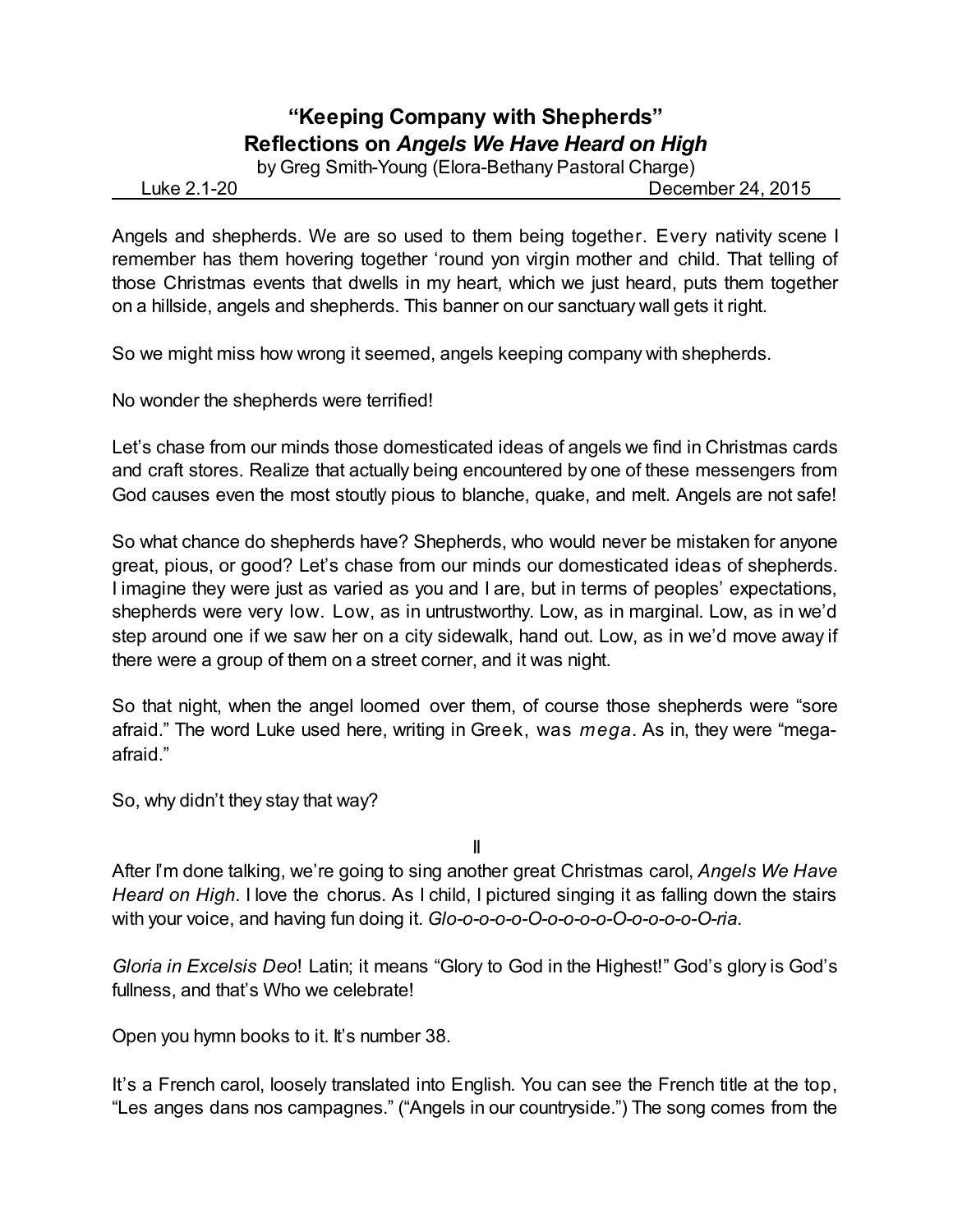southeast of France, where they grow grapes for wine and tend sheep and goats for cheese. The story is that, in olden days, shepherds in the hills on Christmas Eve would sing this chorus across the valleys, and echo it back to each other. *Glo-o-o-o-o-O-o-o-o-o-O-o-o-o-o-O-ria.* It would be beautiful, their joyous strains. Angelic even.

Imagine, mistaking shepherds for angels!

III

Have a look at verse 2. We've left France, and we're back in Bethlehem. Verse 2 has us asking these Bethlehem shepherds questions. Stripping away the poetry of the song, we are basically wondering, "What's with you guys?"

They've come bounding into town. Not whispering — they are shepherds — but boisterous and shouting of jubilee! Jubilee! That's a promise of Scripture, that people will be restored to what they have lost, that justice will be done for those who have been oppressed and impoverished.

People like shepherds.

Jesus would later proclaim:

*God's Spirit is on me; he's chosen me to preach the Message of good news to the poor, Sent me to announce pardon to prisoners and recovery of sight to the blind, To set the burdened and battered free, to announce, "This is God's year to act!" 1*

That's jubilee, for people like shepherds.

Shepherds, why are you singing of jubilee? Of good news, gladsome tidings? That the time of God's blessing has come, *this day*, in David's town? Don't you know people are sleeping? Why are you  $-$  you of all people  $-$  singing, and not the songs your sort normally sing? (We know about those ones!) Singing such a song of praise: *"Glory to God in the highest!"*?

*"Come! Come, and we'll show you! Come with us,"* shepherds say, *"right into sleepy Bethlehem. Let's disturb the peace with the praise of the Lord! Let's worship, with bodies bowed and love pouring out. Come along, everyone, and let's see together. Come, see the Child. Come, see the Christ, the Messiah, the One promised to rescue God's people.*

Luke 4.18-19 (The Message)